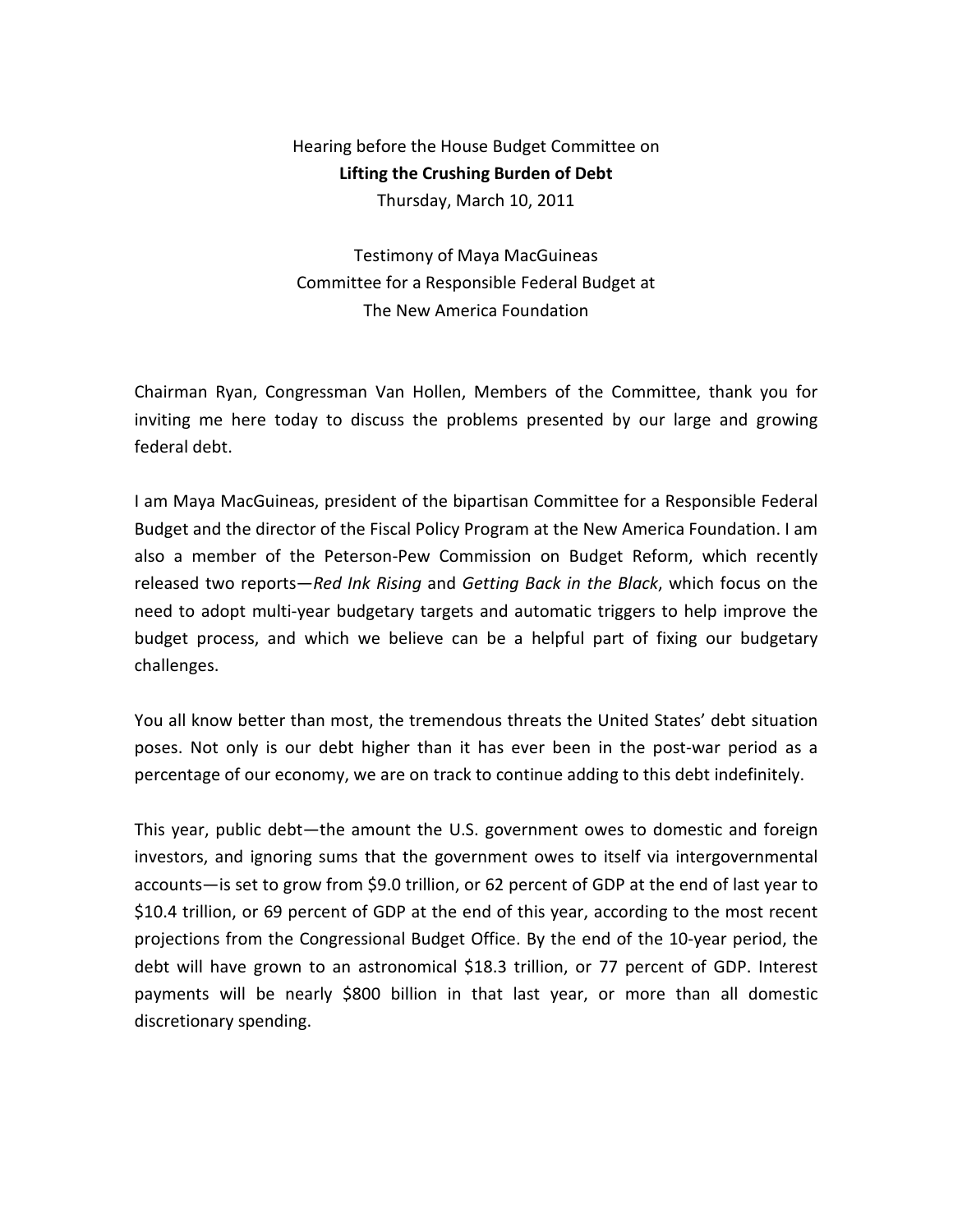Yet even these assumptions are probably too optimistic. The Committee for a Responsible Federal Budget recently released its "Realistic Baseline", which includes more realistic assumptions about future tax and spending policies than the current law assumptions CBO is directed to follow.<sup>1</sup> Our baseline shows deficits growing to over \$1.3 trillion, or 5.7 percent of GDP by the end of the ten-year window; debt growing to \$21.8 trillion, or 91.5 percent of GDP; and interest payments reaching \$947 billion in that final year.

|                              | 2012             | 2013  | 2014                                                                    | 2015  | 2016    | 2017    | 2018    | 2019    | 2020    | 2021    | Ten-<br>Year |
|------------------------------|------------------|-------|-------------------------------------------------------------------------|-------|---------|---------|---------|---------|---------|---------|--------------|
| <b>Billions of Dollars</b>   |                  |       |                                                                         |       |         |         |         |         |         |         |              |
| <b>Net Interest</b>          | \$264            | \$329 | \$406                                                                   | \$484 | \$569   | \$652   | \$727   | \$800   | \$880   | \$947   | \$6,058      |
| <b>Deficits</b>              | \$1,103          | \$896 | \$821                                                                   | \$870 | \$1,006 | \$1,000 | \$1,037 | \$1,170 | \$1,267 | \$1,347 | \$10,516     |
| Debt                         | 511,601 \$12,581 |       | \$13,479 \$14,427 \$15,507 \$16,596 \$17,726 \$18,990 \$20,353 \$21,798 |       |         |         |         |         |         |         | N/A          |
| <b>Percent of GDP</b>        |                  |       |                                                                         |       |         |         |         |         |         |         |              |
| <b>Net Interest</b>          | 1.7%             | 2.0%  | 2.4%                                                                    | 2.7%  | 3.0%    | 3.3%    | 3.5%    | 3.7%    | 3.9%    | 4.0%    | 3.0%         |
| <b>Deficits</b>              | 7.0%             | 5.5%  | 4.8%                                                                    | 4.8%  | 5.3%    | 5.0%    | 5.0%    | 5.4%    | 5.6%    | 5.7%    | 5.4%         |
| Debt                         | 73.9%            | 76.7% | 78.1%                                                                   | 79.3% | 81.0%   | 82.8%   | 84.7%   | 86.9%   | 89.2%   | 91.5%   | N/A          |
|                              |                  |       |                                                                         |       |         |         |         |         |         |         |              |
| Memorandum:                  |                  |       |                                                                         |       |         |         |         |         |         |         |              |
| <b>CBO Baseline Interest</b> | 1.7%             | 2.0%  | 2.3%                                                                    | 2.5%  | 2.8%    | 3.0%    | 3.1%    | 3.2%    | 3.3%    | 3.3%    | 2.8%         |
| <b>CBO Baseline Deficits</b> | 7.0%             | 4.3%  | 3.1%                                                                    | 3.0%  | 3.4%    | 3.1%    | 2.9%    | 3.2%    | 3.2%    | 3.2%    | 3.6%         |
| <b>CBO Baseline Debt</b>     | 73.9%            | 75.5% | 75.3%                                                                   | 74.9% | 75.0%   | 75.2%   | 75.3%   | 75.8%   | 76.2%   | 76.7%   | N/A          |

## Fig. 1: CRFB Realistic Baseline

 $\overline{a}$ 

I believe it is highly unlikely we would even make it to that point without experiencing some type of a fiscal crisis.

Under realistic assumptions, debt will continue to grow throughout and beyond the decade, rising to over 100 percent of the economy in the mid-2020s, to over 200 percent in the 2040s, and eventually to over 500 percent by 2080. Driving the growth in debt will be the aging of the U.S. population, rising health care costs, and of course, spiraling interest costs.

Clearly, no country could sustain debt levels at such heights without destroying economic growth, eliminating vital investments, and slashing standards of living. But even at

<sup>1</sup> Projections based on CRFB Realistic Baseline, which assumes the 2001/2003/2010 tax cuts are fully extended, war costs slowly decline, scheduled reductions to Medicare payments to physicians continue to be waived for remainder of the decade. After 2021, projections follow CBO Alternative Fiscal Scenario, except that revenues are allowed to rise slowly.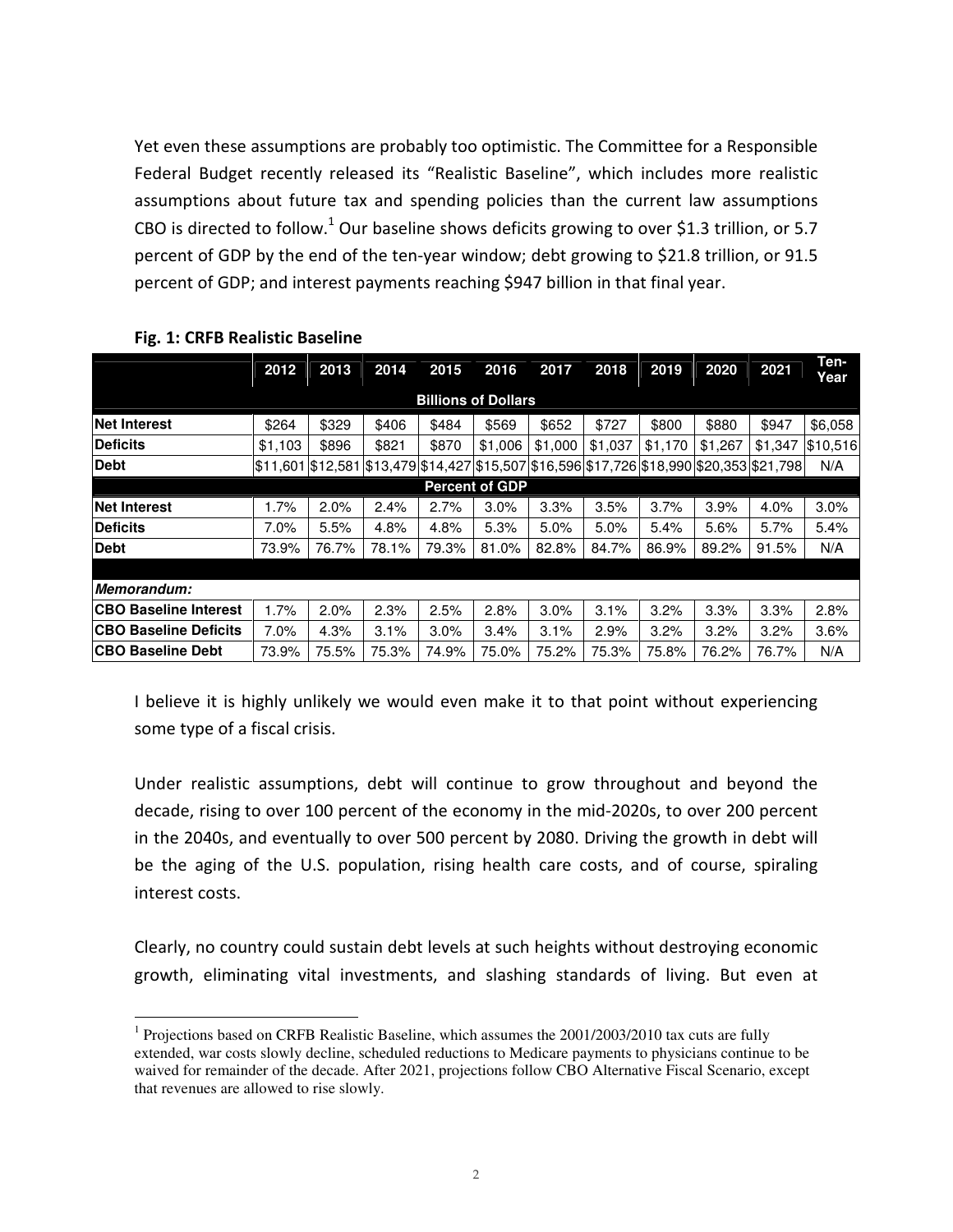heightened levels of debt, like those the U.S. is currently experiencing in the short-term and increasingly into the medium- and long-terms, the economy and society at large can suffer.

The solution to all of the risks of higher debt is a multi-year, comprehensive fiscal plan that tackles each area of the budget. The sooner we enact such a plan, the better.

We face two paths. Under one, fiscal consolidation is used as part of an economic strategy that also includes preserving—and in many cases, increasing—productive public investments and a sound safety net and fundamentally reforming our tax code to enhance competitiveness. The economy and U.S. standard of living would benefit from having taken thoughtful preemptive actions. Under the other, we delay due to the difficult policy choices and political stalemate, which causes the debt to continue to grow, pushing up interest rates and payments, squeezing out more important priorities, choking off economic growth and affecting working families, and ultimately leading to a vicious debt spiral, which damages the entire economy and country. And under that scenario we still have to make the same difficult spending and tax choices we face now—but they would have to be larger and more painful.

I'd like to dig a little deeper into the problems caused by high debt levels:

1. Economic: Many noted economists and respected organizations, including the International Monetary Found (IMF) and the Congressional Budget Office (CBO), have conducted analyses on the effects of heightened debt on interest rates; inflation; incentives for workers, businesses, and investors; and economic growth in general. They have found that higher levels of debt do not bode well for continued economic strength or living standards.

Increased federal borrowing and debt would eventually crowd out private investment in potentially more productive ventures via higher interest rates for government debt. Down the road, the nation would face a smaller capital stock. This need not be the case if increased federal borrowing was directed toward investments on public capital with returns greater than or equal to returns on forgone private investments.<sup>2</sup> Examples of

<sup>&</sup>lt;sup>2</sup> Other complicating factors are that larger budget deficits tend to increase private savings, for several reasons, and can help increase foreign investment, both of which can mitigate the negative effects of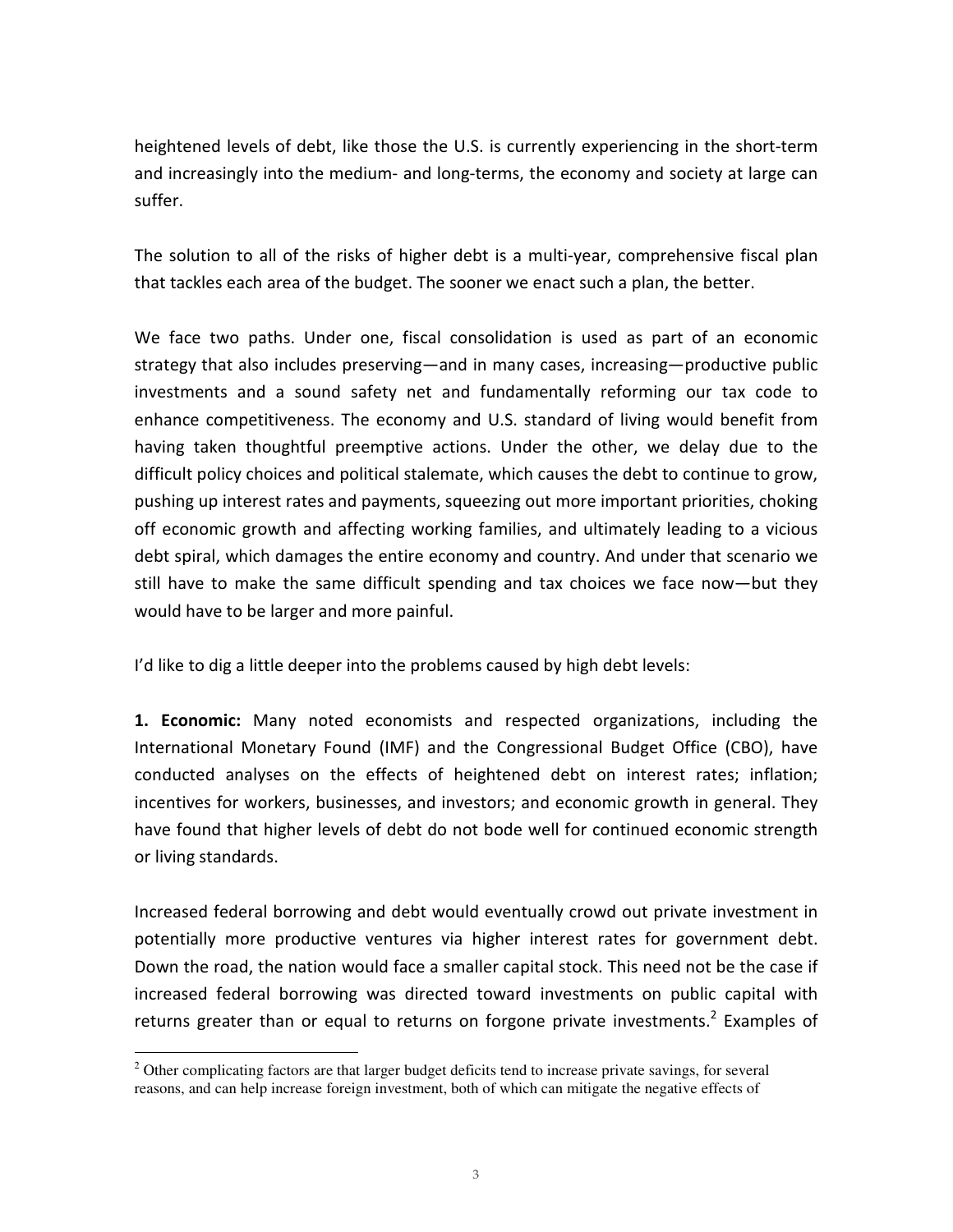such investments could include infrastructure, research and development, and education. However, the U.S. budget is primarily a consumption oriented budget, with spending on health care and retirement costs far out stripping investments, and oftentimes, our public investments are not well-directed.

A smaller capital stock down the road would eventually cause incomes to fall, making future generations worse off. Lower incomes would reduce people's incentives to work. The combined effects of a lower capital stock and labor supply would harm economic output in the long-term and decreases U.S. global competitiveness.

Economists Carmen Reinhart, who is here today, and Ken Rogoff of Harvard University have estimated that debt levels of roughly 90 percent of the economy—looking at a broader measure of debt, which incorporates debts the government owes to itself—are correlated with lower annual economic growth of about 1 percentage point.<sup>3</sup> Likewise, economists at the IMF have estimated that a 10 percentage point increase in debt lowers potential output growth by 0.15 percentage point in advanced economies.<sup>4</sup>

Higher debt can also contribute to higher inflation, whereby deficits add too much to aggregate demand in a given time frame, lead monetary authorities to try to reduce the real value of debt by printing more money (often referred to as "monetizing" the debt), or lead some people to believe that monetary authorities could deliberately increase inflation.<sup>5</sup> Such outcomes would have obvious negative implications for business and investor confidence and economic growth, as well as many savers in society—in particular, the elderly.

2. Budget: Higher debt levels necessitate higher interest payments on existing debt. Last year, interest payments on our \$9 trillion debt totaled \$197 billion. By 2021, however, interest payments are projected to jump fourfold to \$792 billion, according to CBO. If policymakers enact legislation that increases deficits and debt over the next ten years, interest payments will also increase by even larger factors. All of these scenarios assume rather favorable interest rates. As interest payments rise, they will squeeze out room for

 $\overline{a}$ 

increased borrowing. However, CBO states that, overall, these factors do not reverse the conclusion that increased borrowing would crowd out private investment.

<sup>&</sup>lt;sup>3</sup> Reinhart and Rogoff. Growth in a Time of Debt, January 2010.

<sup>&</sup>lt;sup>4</sup> Kumar and Woo, **Public Debt and Growth**, July 2010.

<sup>&</sup>lt;sup>5</sup> Sargent and Wallace (1981), Barro (1995), Cochrane (2010), cited in Kumar and Woo.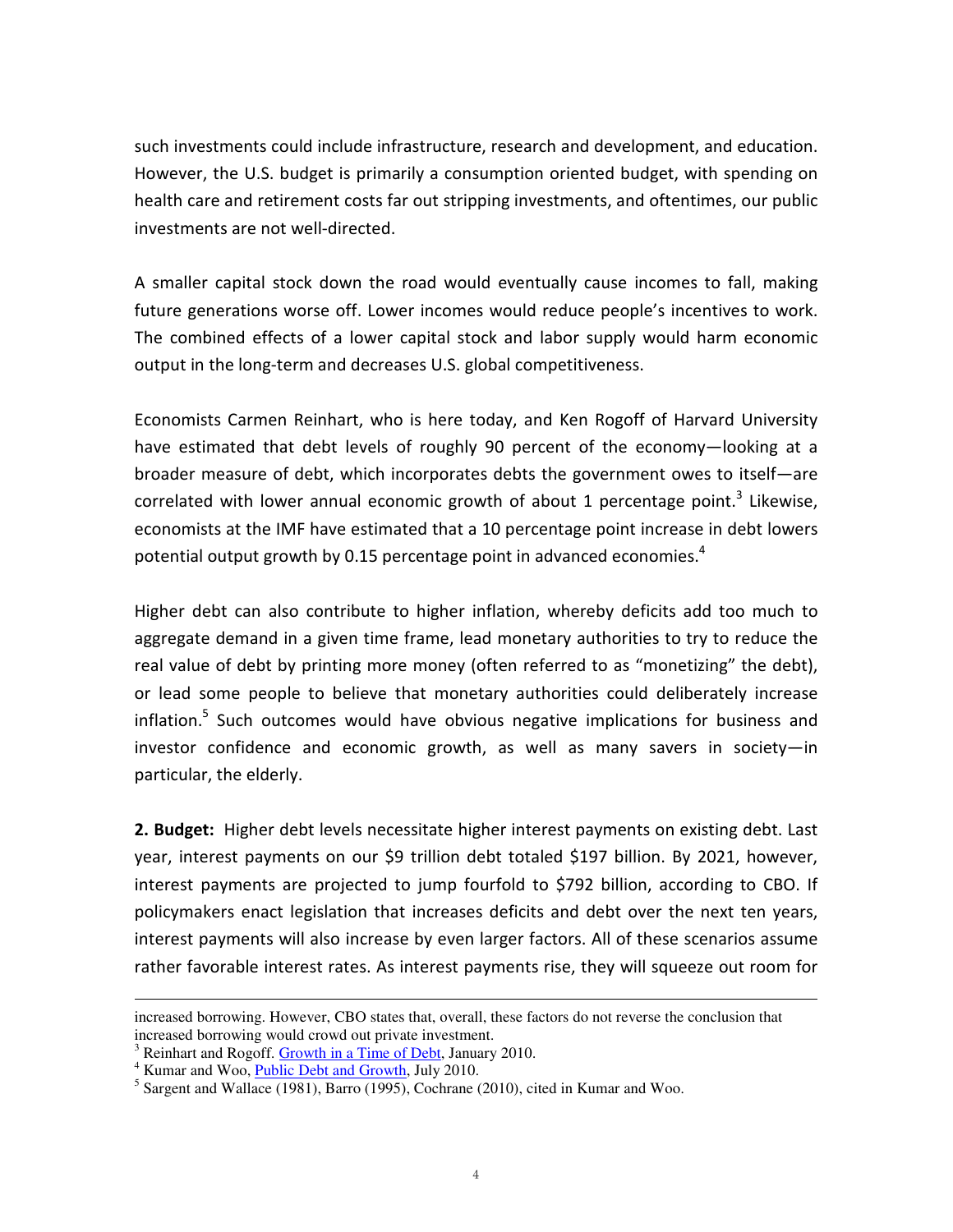other spending priorities and tax cuts. This will make the current battle over limited resources seem easy when compared to what is looming in the future.

**3. Fiscal:** Higher debt levels lead to reduced budget flexibility as interest payments grow to consume larger and larger portions of the federal budget, and compromise our ability to respond to future crises and opportunities.

Policymakers would have limited resources to respond to unforeseen events, such as wars, humanitarian crises, and economic downturns. In 2008, public debt stood at about 40 percent of the economy, affording us the fiscal space to significantly increase spending and cut taxes to support an economic turnaround. Larger debt would have hindered such efforts, and threatens our ability to respond to the next emergency. By nature, these budgetary costs are unpredictable, both in timing and in magnitude. Living at our fiscal limits is an immensely dangerous way to operate the government given the many uncertainties the nation faces.

4. Psychological: Uncertainty surrounding the country's fiscal path is eroding confidence among businesses and individuals. They don't know what spending and tax policies to expect in the future, and thus cannot plan accordingly. If businesses and individuals do not know what spending cuts and/or tax increases they might face in the future, or even if the country might face a fiscal crisis of some form or another, they will be less willing to make longer-term investment decisions in our economy. As the economic recovery continues to lag, uncertainty contributes to the problem of how to encourage businesses to be the engine of growth.

A lack of confidence or certainty can stem not only from economic expectations, but also from policy uncertainty. Whether large spending cuts or tax increases, uncertainty over which spending programs lawmakers might eliminate or which taxes they might create or increase are not optimal for growth.

Just as one example, we know in no uncertain terms that changes need to be made to Social Security. We know that the sooner they are made, the better. And yet the years and years of delay means that current retirees, workers, and taxpayers, don't know what changes will be made to make the program sustainable, and thus, cannot plan accordingly. It is a terrible disservice to all participants of Social Security. The same level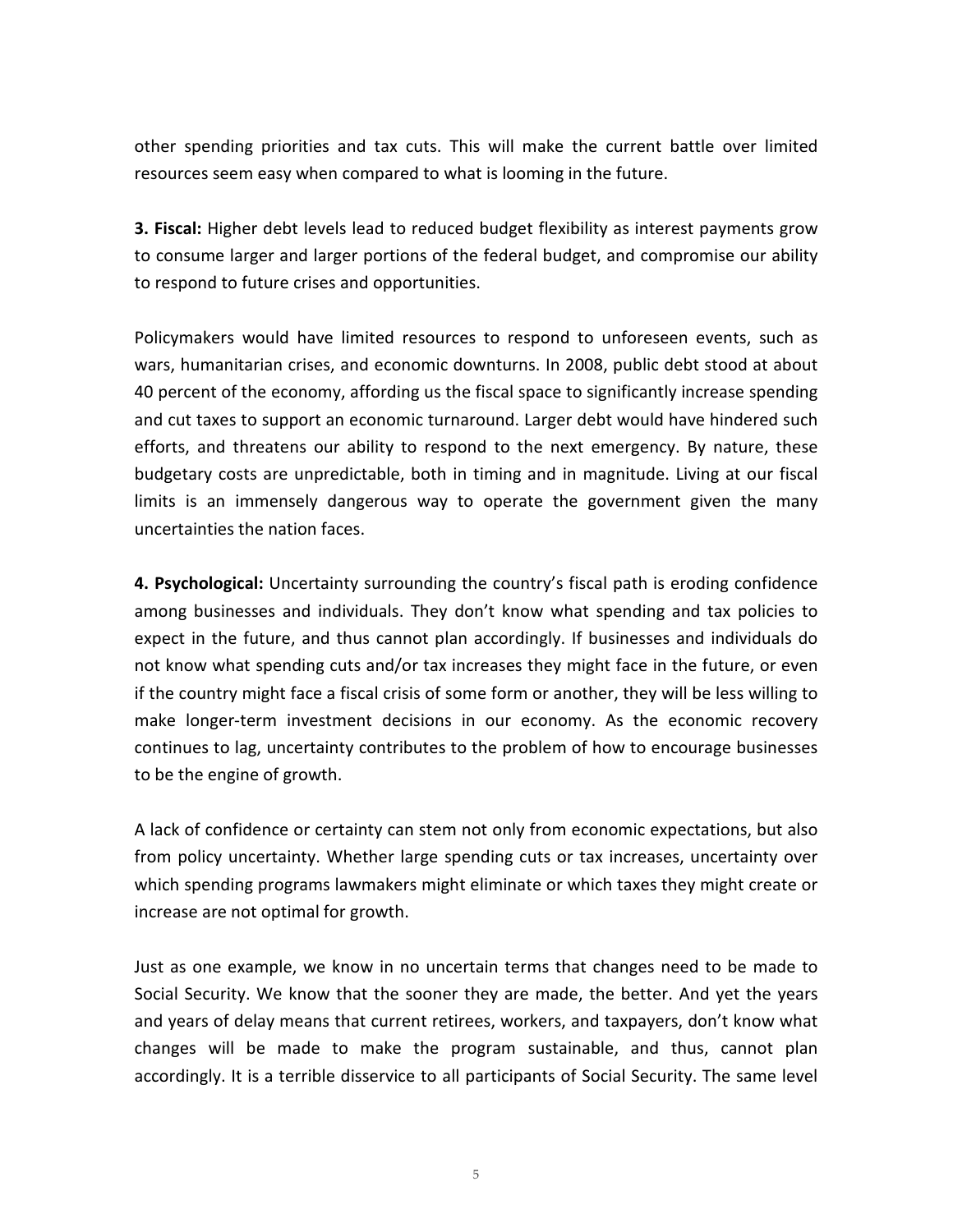of uncertainty with regard to other needed policy changes affects business owners, students, and normal families trying to plan for their futures.

5. Intergenerational: Higher debt levels not only threaten current standards of living, but the wellbeing of future generations of Americans. Higher borrowing today pushes the costs onto our children and grandchildren. Each generation of Americans has passed on improved opportunities and standards of living to the next generation. But for the first time, our fiscal course threatens to burden our children and grandchildren with enormous debt and reduced opportunities for the future, as well as a lack of fiscal flexibility as we lock them into certain programs and large interest burdens.

Basically we should all just look our kids in the eye and say, sorry, we wanted to spend a lot but not pay for it, so we are passing the bills onto you. Good luck with that.

## A Fiscal Crisis

Ultimately, if changes are not made, the country will experience some type of fiscal crisis. Under such a scenario, creditors would demand spending and/or tax changes to set a new fiscal course. No one knows exactly when this will happen, what it will look like, or what will set it off. But we know this problem will not fix itself and that without changes, there will be a fiscal crisis.

A year ago, we held a conference on what a tipping point might look like. At this cheery gathering economists and budget experts in attendance noted that a crisis could take many forms, including scenarios ranging from a gradual rise in interest rates and slowing of economic growth, to a rapid crisis where investors pull the plug on an economy—with triggering events ranging from a credit rating warning, to state budget problems, to a totally unforeseen factor. There was general concern that markets were underestimating how soon such a crisis might hit, and that the greatest risk was that our economy is already negatively affected by high debt levels, and that a crisis could hit in the next few years.

Under an abrupt fiscal crisis scenario, the U.S. would not have the luxury of spreading fiscal adjustment out among a larger group of federal spending programs or taxes, or across more generations. Investors would force immediate spending cuts and/or tax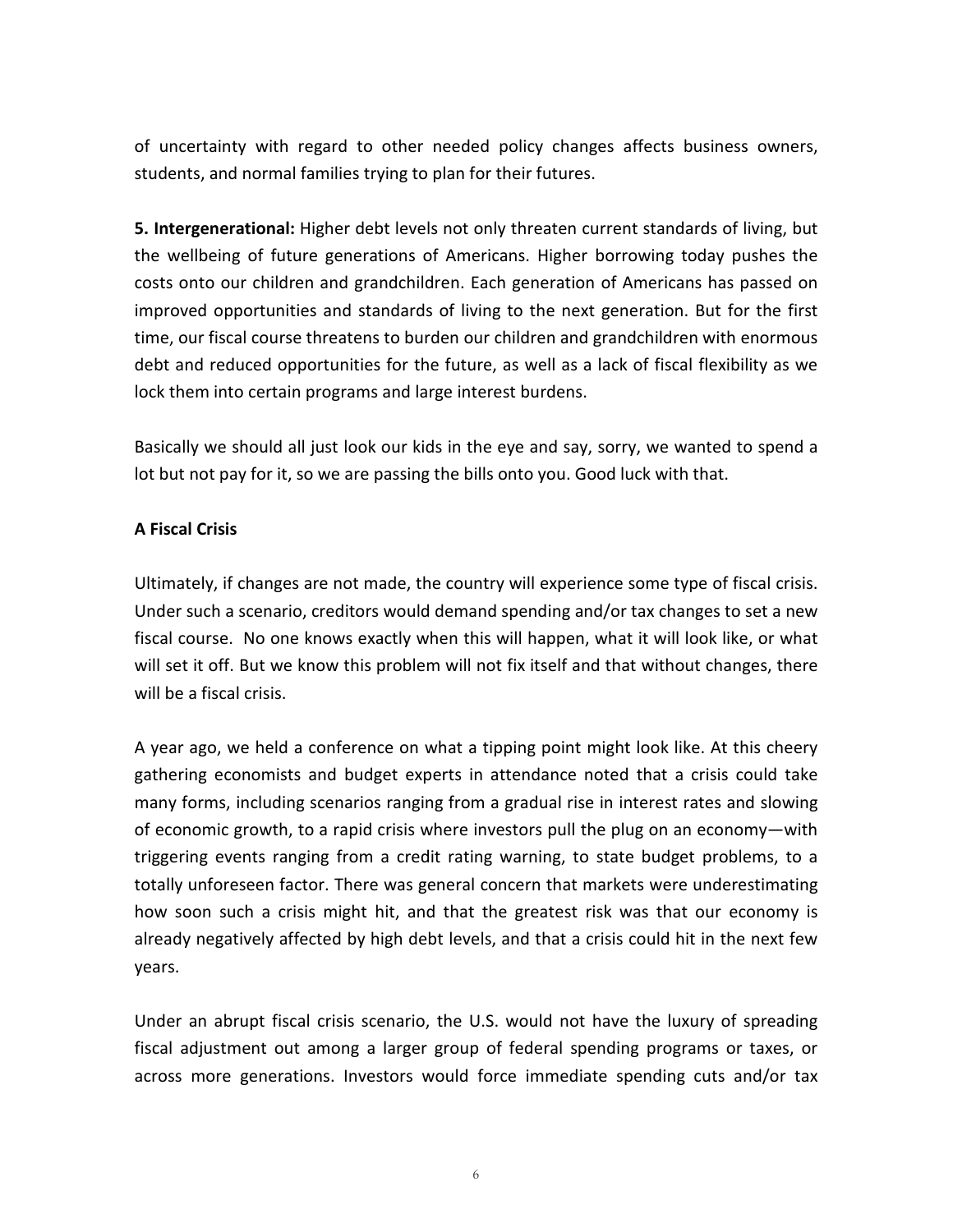increases, threatening our ability to protect the programs on which the most vulnerable in society rely. A fiscal crisis would surely exacerbate all the negative economic, fiscal, psychological, and intergenerational effects of high debt.

For older generations, a fiscal crisis would hurt job security and incomes, and threaten retirement security if federal spending on retirement programs or taxes had to be altered abruptly. For younger generations, a crisis would also threaten job opportunities, incomes, and affordability of big ticket items. Workers would have to expect to work much longer than their parents and grandparents' generations.

We can never be sure when we might confront such a scenario, but we know for sure that we would ultimately face some type of crisis. It is far better to make fiscal changes on our accord than have markets force changes on us.<sup>6</sup>

## The Solution: A Fiscal Plan

We need to adopt a multi-year, comprehensive budget plan to put the country on a glide path to stabilize the debt at a sustainable level. We probably want to bring the debt down to around 60 percent of GDP over a decade—still significantly higher than the historic average of below 40 percent, and continue on a path that leads us back down closer to historical averages beyond that.

All areas of the budget should be on the table. Spending caps on discretionary portions of the budget—including both defense and non-defense programs—, entitlement reform, and fundamental tax reform are critical for tackling the magnitude of future deficits.

The debt threat is serious, but it is also an opportunity to restructure our budget and tax system for the  $21^{st}$  century. In order to be competitive down the road, we must strengthen critical investments in infrastructure, high value research and development, and education. By shifting our budget from one based more on consumption to investment, we can lay a new foundation for growth.

<sup>&</sup>lt;sup>6</sup> CRFB, <u>Fiscal Turnarounds: International Success Stories</u>, February 2010.